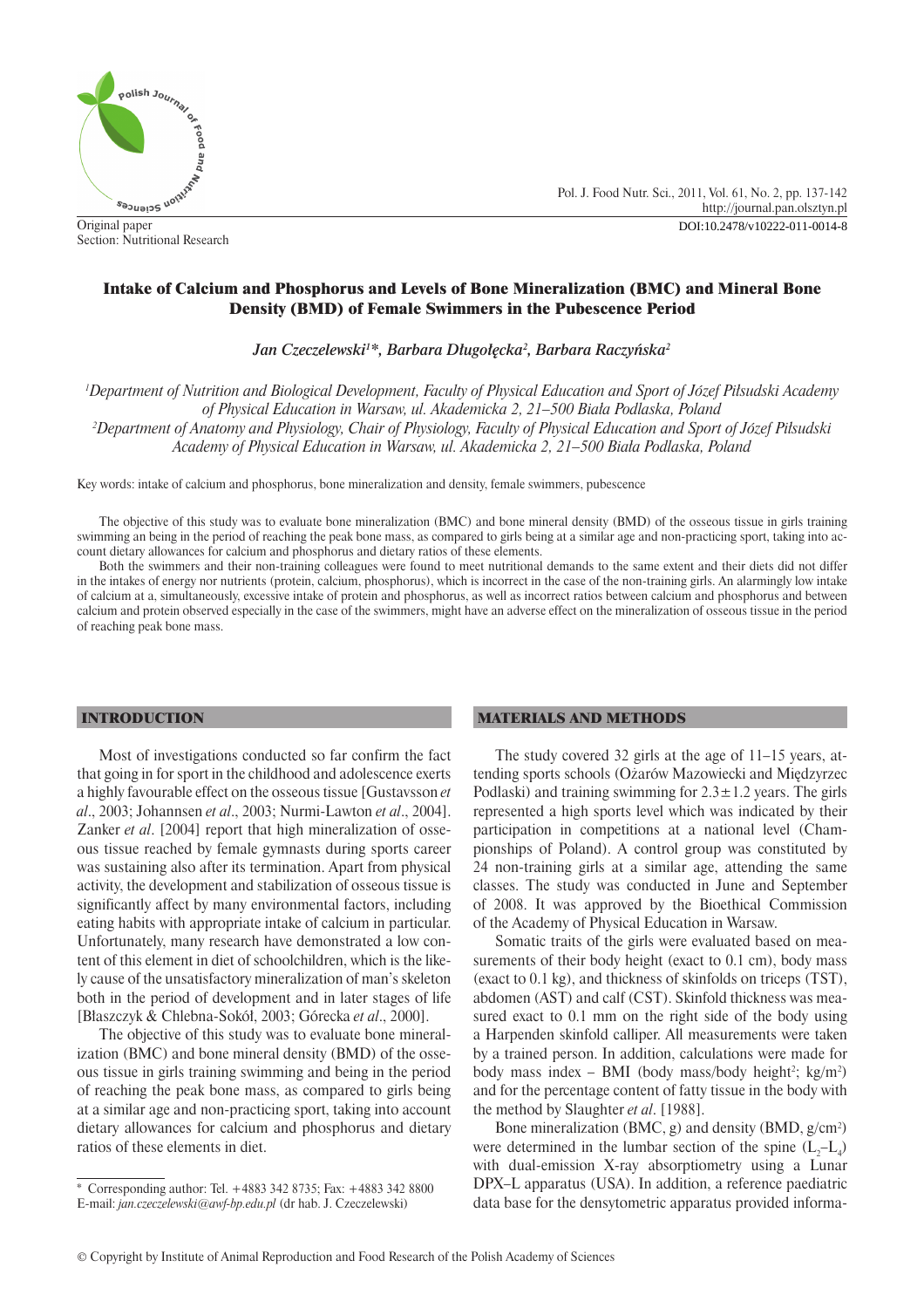tion on relative bone mineral density BMD (%) of each child, being a percentage of bone mineral density in respect of children from the reference group and Z-score being a standard deviation from the reference value expressed by the number of standard deviations SD [Górecka *et al*., 2000].

Eating habits of the girls were evaluated based on 3 questionnaire recalls of the 24 hours preceding the study. The size of food rations consumed was evaluated using "Album of Photographs of Products and Dishes" [Szponar *et al*., 2008]. Intakes of energy, protein, calcium and phosphorus from diet were calculated using a computer software based on national tables of food composition and nutritive value [Kunachowicz *et al*., 2005]. Results were presented in the form of median (Me) and quartile deviation (QD) being half the difference between the third and the first quartile. Results obtained for the intakes protein and phosphorus were compared with estimated average requirements (EAR) for a group, whereas these for the intake of calcium – with adequate intakes (AI), considering: sex, age, body mass and physical activity in the case of energy; sex, age and body mass in the case of protein; and sex and age in the case of Ca and P [Jarosz & Bułhak-Jachymczyk, 2008]. In the case of energy, the evaluation of its AI was conducted based on BMI standards for children and adolescents [Palczewska & Niedźwiecka, 2001] adopting the following cut-off points:

- normal energy intake: BMI between 25 and 75 ptc,
- insufficient energy intake: BMI up to 25 ptc,
- excessive energy intake: BMI over 75 ptc.

In order to estimate the insufficient intakes of protein and phosphorus, calculations were made for the percentage (%) of subjects whose diets did not cover the estimated average requirements (EAR) of the group. In subjects with a low intake of these elements (below EAR), the likelihood of the occurrence of a high risk of insufficient intake exceeds 50%. In turn, intakes above EAR indicate that the likelihood of the correct intake of a nutrient is higher than 50% [Murphy *et al.*, 2006]. In order to detect a low risk of insufficient

TABLE 1. Characteristics of the surveyed group of girls (mean $\pm$ SD).

calcium intake, calculations were made for the percentage (%) of subjects in whom the intake of this element exceeded the adequate intake (AI). Further calculations were carried out for nutrient density of diet for calcium and phosphorus as well as for Ca:protein and Ca:P ratios that were next compared with recommended values computed based on dietary guidelines [Jarosz & Bułhak-Jachymczyk, 2008].

Differences between the median of energy intake in particular BMI percentile ranges in the group of girls training swimming and in the control group were evaluated with the Kruskal-Wallis test, whereas differences between the anthropometric and densytometric parameters were evaluated with the Student's t-test for independent variables, assuming a significance level of  $p < 0.05$  as statistically significant.

## **RESULTS**

Data presented in Table 1 demonstrate that the swimmers were significantly ( $p < 0.05$ ) younger (11.5 $\pm$ 0.9 years) than the girls from the control group  $(12.1 \pm 0.8 \text{ years})$ . In addition, the swimmer displayed a tendency for a lower body mass  $(40.6\pm8.8 \text{ kg})$  and body height  $(151.7\pm9.5 \text{ cm})$  compared to the non-training girls  $(45.0 \pm 10.3 \text{ kg and } 154.3 \pm 9.5 \text{ cm}, \text{re-}$ spectively) as well as for a lower content of adipose tissue in the body (25.5±8.2% *vs*. 30.0±9.0%) and lower BMI values  $(17.4 \pm 2.3 \text{ kg/m}^2 \text{ vs. } 18.7 \pm 3.5 \text{ kg/m}^2)$ .

Data collated in Table 2 show that energy intake was the highest in the group with BMI values below the 25th percentile (the swimmers:  $2282 \pm 253$  kcal; the non-training girls:  $2169 \pm 114$  kcal). In the successive percentile ranges of BMI, the intake of energy was observed to decrease significantly  $(p<0.05)$  reaching the lowest values in the group of girls with BMI above the 75th percentile, *i.e.* 1953±121 kcal and  $1801 \pm 172$  kcal, respectively. Protein and phosphorus intakes from diet were alike in both groups compared, *i.e*. 64.4 $\pm$ 12.2 g *vs*. 64.8 $\pm$ 8.4 g and 1121 $\pm$ 245 mg *vs*. 1044 $\pm$ 156 mg for the training and non-training girls, respectively.

| Group                            | Age<br>(vears)    | Body mass<br>(kg) | Body height<br>(c <sub>m</sub> ) | Fatty tissue content<br>$(\% )$ | <b>BMI</b><br>(kg/m <sup>2</sup> ) | Physical activity<br>(hours/week) |
|----------------------------------|-------------------|-------------------|----------------------------------|---------------------------------|------------------------------------|-----------------------------------|
| Girls training swimming $(n=32)$ | $11.5 \pm 0.9$    | $40.6 \pm 8.8$    | 151.7±9.5                        | $25.5 \pm 8.2$                  | $17.4 \pm 2.3$                     | $2.1 \pm 3.3$                     |
| Non-training girls $(n=24)$      | $12.1 \pm 0.8$ ** | $45.0 \pm 10.3$   | $154.3 \pm 9.5$                  | $30.0 \pm 9.0$                  | $18.7 \pm 3.5$                     | $2.3 \pm 2.2$                     |

\*\*p<0.01 – a significantly higher value from the respective value for girls training swimming (Student's t-test).

TABLE 2. Daily intake of energy, protein, calcium and phosphorus by the surveyed girls (Me $\pm$ QD).

| Group                            |                              | Energy (kcal/day)<br>BMI percentile ranges |                              | Protein<br>(g/day)     | Phosphorus<br>(mg/day) | Calcium<br>(mg/day) |
|----------------------------------|------------------------------|--------------------------------------------|------------------------------|------------------------|------------------------|---------------------|
|                                  | < 25                         | $25 - 75$                                  | > 75                         |                        |                        |                     |
| Girls training swimming $(n=32)$ | $2282 \pm 253$ <sup>A*</sup> | $1969 \pm 160^8$                           | $1953 \pm 121$ <sup>BC</sup> | $64.4 \pm 12.2$        | $1121 \pm 245$         | $514 \pm 136$       |
|                                  | $(18.8\%)^*$                 | $(65.6\%)$                                 | $(15.6\%)$                   | $(0\%)$ <sup>***</sup> | $(46.9\%)$             | $(0\%)$             |
| Non-training girls $(n=24)$      | $2169 \pm 114$ <sup>A</sup>  | $2155 \pm 327$ <sup>AB</sup>               | $1801 \pm 172$ <sup>C</sup>  | $64.8 \pm 8.4$         | $1044 \pm 156$         | $432 \pm 172$       |
|                                  | (25%)                        | (41.7%)                                    | $(33.3\%)$                   | $(0\%)$                | (58.3%)                | $(0\%)$             |

\* median values with different letter differ significantly at p≤0.05; \*\*percentage of girls in BMI percentile ranges; \*\*\*values in brackets provided in columns for protein and phosphorus indicate percentage of girls whose food rations failed to meet estimated average requirement (EAR), in the case of calcium the values in brackets indicate percentage of girls in whom the intake of this elements exceeded the adequate intake (AI) value.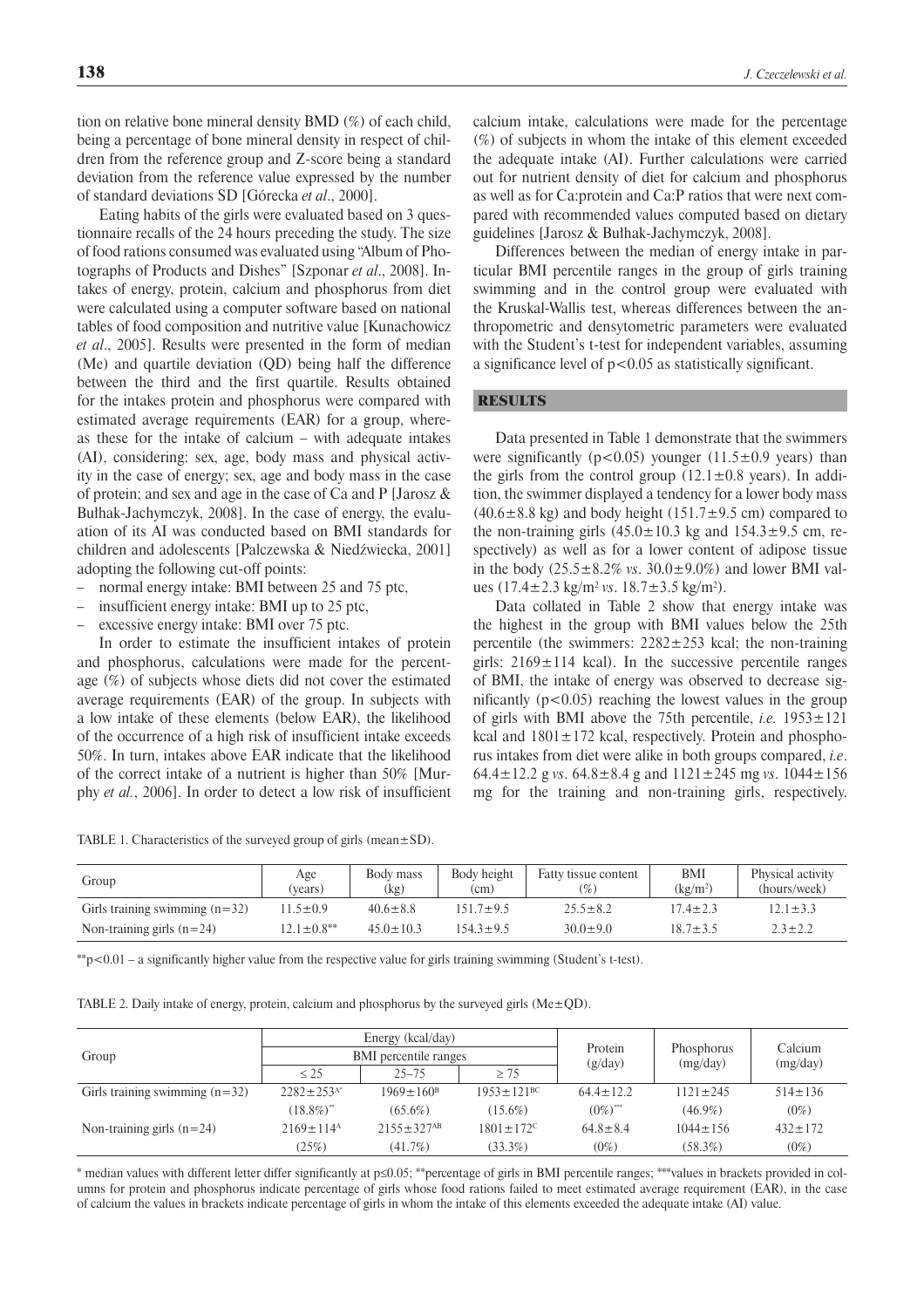| Group                            | Calcium                  |                 | Phosphorus               |                  | Ca:P      | Ca: Protein |
|----------------------------------|--------------------------|-----------------|--------------------------|------------------|-----------|-------------|
|                                  | $(mg/1000 \text{ kcal})$ | (mg/MJ)         | $(mg/1000 \text{ kcal})$ | (mg/MJ)          | (mg:mg)   | (mg/g)      |
| Girls training swimming $(n=32)$ | $242.7 \pm 63.8$         | $58.0 \pm 15.3$ | $518.3 \pm 61.8$         | $118.5 \pm 14.2$ | 1:2.2     | 7.8:1       |
|                                  | $(45%)^*$                |                 | (124%)                   |                  | $1:0.8**$ |             |
| Non-training girls $(n=24)$      | $224.7 \pm 64.5$         | $53.7 \pm 15.4$ | $502.9 \pm 63.0$         | $120.2 \pm 15.1$ |           | 6.7:1       |
|                                  | (42%)                    |                 | (115%)                   |                  | 1:2.4     |             |

TABLE 3. Nutrient density ( $Me\pm OD$ ) and quantitative ratio of calcium to phosphorus and protein tin diet of the surveyed girls.

\*values in brackets provided in the column for calcium indicate the average percentage of covering nutrient density of diet calculated based on adequate intake (IA) guidelines, in the case of phosphorus the values in brackets refer to the average percentage of covering nutrient density of diet calculated based on estimated average requirements (EAR) of the group; \*\* recommended Ca: quantitative ration calculated based on dietary guidelines.

In both groups, there were no subjects whose diet failed to cover the EAR for protein, whereas in *ca*. 47% of the swimmers and in over 58% of the non-training girls the diet failed to cover group's EAR for protein. Both groups were characterised by particularly low intake of calcium. Its content in the diet of swimmers and non-training girls did not differ significantly and reached  $514 \pm 136$  and  $432 \pm 172$  mg/person/ day, with the adequate intake recommended for that group being 1300 mg/person/day [Jarosz & Bułhak-Jachymczyk, 2008]. In both groups, there were no girls with Ca intake exceeding AI.

The nutrient density of diet calculated for calcium as compared to that calculated based on guidelines for adequate intake (AI) values was provided in Table 3. This value reached 48% and 34% in the case of the swimmers and non-training girls and did not differentiate significantly the groups compared. The nutrient density of diet calculated for phosphorus, referred to that computed based on guidelines for group's estimated average requirements (EAR), was considerably higher and reached *ca.* 124% in the swimmers and 115% in the non-training girls, and did not differentiate significantly the groups compared either. The calcium to phosphorus (C:P) ratio diverged from the recommended value of 1:0.8 computed based on dietary guidelines and accounted for 1:2.2 and 1:2.4 in the case of the training and non-training girls. In turn, the calcium to protein ratio reached 7.8:1 and 6.7:1, respectively.

Likewise in the case of nutritional parameters, also the average values of bone parameters (Table 4) were observed not to differentiate significantly the groups of girls. The mean values of BMC and BMD were insignificantly higher

TABLE 4. Results of densytometric measurements of the surveyed girls  $(mean + SD)$ 

| Group                               | BMC<br>(g) | <b>BMD</b><br>(g/cm <sup>2</sup> ) | $BMD_{\alpha}$<br>$(\% )$ | BMD <sub>z</sub><br>z-score<br>(SD)                              |
|-------------------------------------|------------|------------------------------------|---------------------------|------------------------------------------------------------------|
| Girls training<br>swimming $(n=32)$ |            |                                    |                           | $26.7 \pm 7.7$ $0.87 \pm 0.13$ $97.1 \pm 10.3$ $-0.25 \pm 0.95$  |
| Non-training girls<br>$(n=24)$      |            |                                    |                           | $30.0 \pm 10.5$ $0.92 \pm 0.18$ $98.1 \pm 15.7$ $-0.15 \pm 1.46$ |

 $BMC_{(g)}$  – content of mineral compound in bone,  $BMD_{(g/cm^2)}$  – absolute value of bone mineral density,  $BMD_{\binom{\alpha}{2}}$  – bone density compared to the respective age group expressed in per cents,  $BMD_{z\text{-score}}$  – standard deviation from reference mean value for the same sex and age expressed by the number of standard deviations SD.

in the control group and reached:  $26.7 \pm 7.7$  g *vs*.  $30.0 \pm 10.5$  g and  $0.87 \pm 0.13$  g/cm<sup>2</sup> *vs*.  $0.92 \pm 0.18$  g/cm<sup>2</sup>, respectively. When comparing BMD values obtained in the study to reference values, both groups were shown to be characterised by standard deviation not exceeding 2.5% on average and by a tendency for higher absolute BMD value in favour of the control group (97.1±10.3% *vs*. 98.1±15.7%). The mean value of Z–score for BMD did not differ significantly between the swimmers and the non-training girls and accounted for, respectively:  $-0.25\pm0.95SD$  and  $-0.15\pm1.46SD$  (normal value). However, when results were evaluated individually, incorrect values of Z–score in the range of 1SD to 2SD (Z–score <–1SD to –2SD), were noted in 13% of the swimmers and 8% of girls from the control groups, whereas in the range of (Z–score  $\langle -2SD \rangle$  – in 6% and 17% of the training and non-training girls, respectively.

In the case of the swimmers, the mean weekly number of training hours accounted for  $12.1 \pm 3.3$  h, whilst in the case of the non-training girls the mean weekly number of hours spent on physical activity reached  $2.3 \pm 2.2$  h. In addition, the study demonstrated that *ca*. 29% of the girls from the control group did not participate in any form of physical activity during the week (Table 1).

#### DISCUSSION

Apart from genetic factors, the proper increase of bone mass in the period of intensive development is affected by environmental factors linked with lifestyle, the most significant of which include physical activity [Peer, 2004; Schwarz, 2004; Vicente-Rodríguez, 2008] and eating habits, appropriate intakes of calcium and phosphorus with diet in particular [Matkovic *et al*., 2005; Lanou *et al*., 2005].

Longitudinal observations demonstrate that adults, especially women, who were active in the childhood and pubescence are characterised by a better status of the skeletal system. Corroborating evidence for the effect of physical exercises on the osseous tissue has been provided by investigations conducted in the pubescence period, *i.e.* during reaching the peak bone mass [Gustavsson *et al*., 2003; Johannsen *et al*., 2003; Nurmi-Lawton *et al*., 2004]. Increased physical activity has been implicated to enhance mineralization, and appropriately adjusted and systematic training has been shown to assure reaching high peak bone mass, which determines bone status in the later, adult life [Janz *et al*., 2004]. In a vast review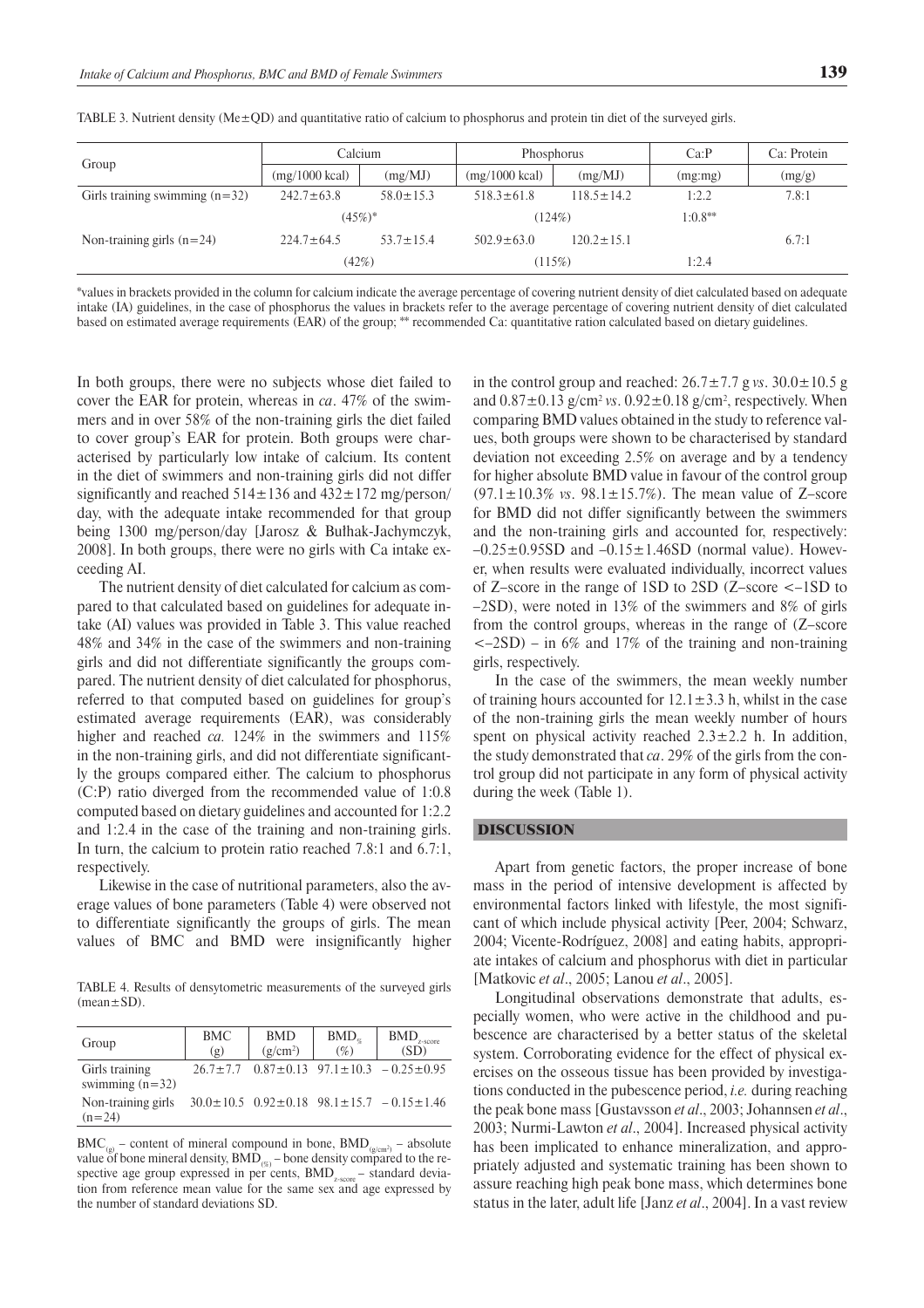work, Karlsson [2004] suggests for example that in the case of girls being in the pubescence period, sports training yields a higher peak bone mass than in the non-training girls. It has been confirmed by surveys conducted with sportsmen of different disciplines which indicate that the increased physical activity leads to a higher bone mineral density [Gustavsson *et al*., 2003; Johannsen *et al*., 2003; Nurmi-Lawton *et al*., 2004].

Analyses conducted in this study demonstrate that the mean values of BMC and BMD were insignificantly higher in the control group (Table 4). Also when compared to reference values, the absolute BMD value tended to be higher also in the control group  $(97.1 \pm 10.3\% \text{ vs. } 98.1 \pm 15.7\%)$ , despite a significantly (p<0.001) higher average number of hours devoted to trainings by the swimmers.

The lack of significant differences between the mean BMD and BMC values may be explained by, among other things, the type of physical activity. Taaffe *et al.* [1997] were explaining lower values of osseous parameters noted in female swimmers by the effort being typical of this sports discipline and not involving overcoming the gravity, *i.e.* effort made under conditions of a lesser effect of the gravity force. In turn Karlsson *et al*. [1993] claim the optimal form of physical activity having a beneficial effect on bone status to be resistant exercises. Their positive effects have been reported in women at the age of 16–21 years [Karlsson *et al*., 1993] and older [Mac Auley, 2001].

Investigations by Ward *et al*. [2007] demonstrate the positive effect of physical exercises only when coupled with a well-balanced diet assuring the adequate intake of energy, and especially of protein, calcium and phosphorus. The optimum intake of calcium and common ratios of calcium, phosphorus and protein are of great importance at each stage of man's life, however due to the realization of the genetic programme of the body in terms of bone mass building, they are of the outmost significance in the period of childhood and adolescence [Eastell & Lambert, 2002; Specker & Binkley, 2003].

Results of many authors point to the common ill-balancing of diets of schoolchildren. Surveys conducted by Ustynowicz-Fabiszewska *et al*. [2002] and Zagórecka *et al*. [2000] amongst children and adolescents from the north-eastern regions of Poland demonstrate a low intake of calcium reaching 43–60% and excessive intake of phosphorus exceeding 40% of RDA. Similar observations were made by Czeczelewski & Raczyńska [2005] who evaluated everyday food rations of 10– –15 year old children from primary schools and junior secondary schools of the Bialski Province. The intake of calcium by girls and boys from age categories of 10–12 and 13–15 years accounted for 43% and 51% as well as 44% and 65% of RDA, whereas that of phosphorus exceeded the recommended level and reached 122% and 133% for girls and 141% and 165% for boys from the respective age categories.

The above-cited data on the alarmingly low calcium intake, at a simultaneously excessive intake of phosphorus, refer also to children training sports, which is confirmed by the reported study (Table 2). The latter demonstrates that diets of 47% of the girls training swimming and these of 58% of the non-training girls failed to meet the estimated average requirements (EAR) for phosphorus. The opposite case was

with calcium – its adequate intake (AI) was not exceeded by any of the girls examined.

The high phosphorus intake is especially dangerous when coupled with a low calcium content in the diet. This disturbs the calcium to phosphorus ratio (Table 3), which in children's diet should range from 2:1 to 1:1 and may only be assured by a diet based on natural food products, including especially milk and dairy products [Rutkowska & Kunachowicz, 1994].

In an average European andAmerican (USA) diet, the richest source of easily-available calcium are milk and dairy products. They are estimated to provide even up to 75% of this element [Cichy & Rosińska, 2005; Heaney, 2002a]. According to Bos *et al*. [2000] and Guéguen & Pointillart [2000], milk and dairy products contain a number of bioactive substances that exert a positive effect on the effectiveness of intestinal absorption of calcium. The significance of dairy products as the major source of calcium has been confirmed by longitudinal surveys of American girls [Fiorito *et al*., 2006]. They indicate that the observed higher intake of calcium at the age of 7 and 9 was positively correlated with higher BMC values noted at the age of 11. Also Moore *et al*. [2008] in the Framingham Children's Study demonstrated the beneficial effect of dairy products consumption in the childhood on higher BMC values in the adolescence. According to those authors, the eating habits including the habit of dairy products intake in the childhood, are likely to lead to their higher intake also in the adult life.

In contrast, the excessive intake of phosphorus is linked not only with the common occurrence of this element in food products, but also with addition of phosphates to food in order to extend its shelf life and improve its organoleptic characteristics [Rutkowska & Kunachowicz, 1994; Nowak, 2004]. According to Fenton *et al*. [2009], however, there is no evidence for the adverse effect of increased phosphates intake on the osseous tissue. The analysis of the above literature data indicates that the increased intake of phosphates was implicated to reduce Ca content in urine and to increase its retention. However, the meta-analysis failed to provide explicit evidence for phosphate intake contributing to enhanced excretion of calcium with urine and likely demineralization of the osseous tissue. According to those authors, dietetic recommendations emphasizing the adverse effect of phosphates contained in dairy products, meat and legumes should be reevaluated.

It may be speculated that the contribution of milk and dairy products in diets of the surveyed girls was insufficient, which is corroborated by the low nutrient density of the diet computed for calcium, *i.e.* 45% and 42% for swimmers and non-training girls, respectively (Table 3). According to Nadolna *et al.* [2001], insufficient consumption of milk and dairy products is a highly complex problem. Apart from economic factors, including incomes of population and prices of food products, the preferences of milk and dairy products choice and their intake are also determined by extra-economic factors, including mainly eating habits and nutritional patterns. What is more, the consumers are still little aware of the nutritive value of this group of food products and its significance in the proper development of children and adolescents as well as in health status preservation.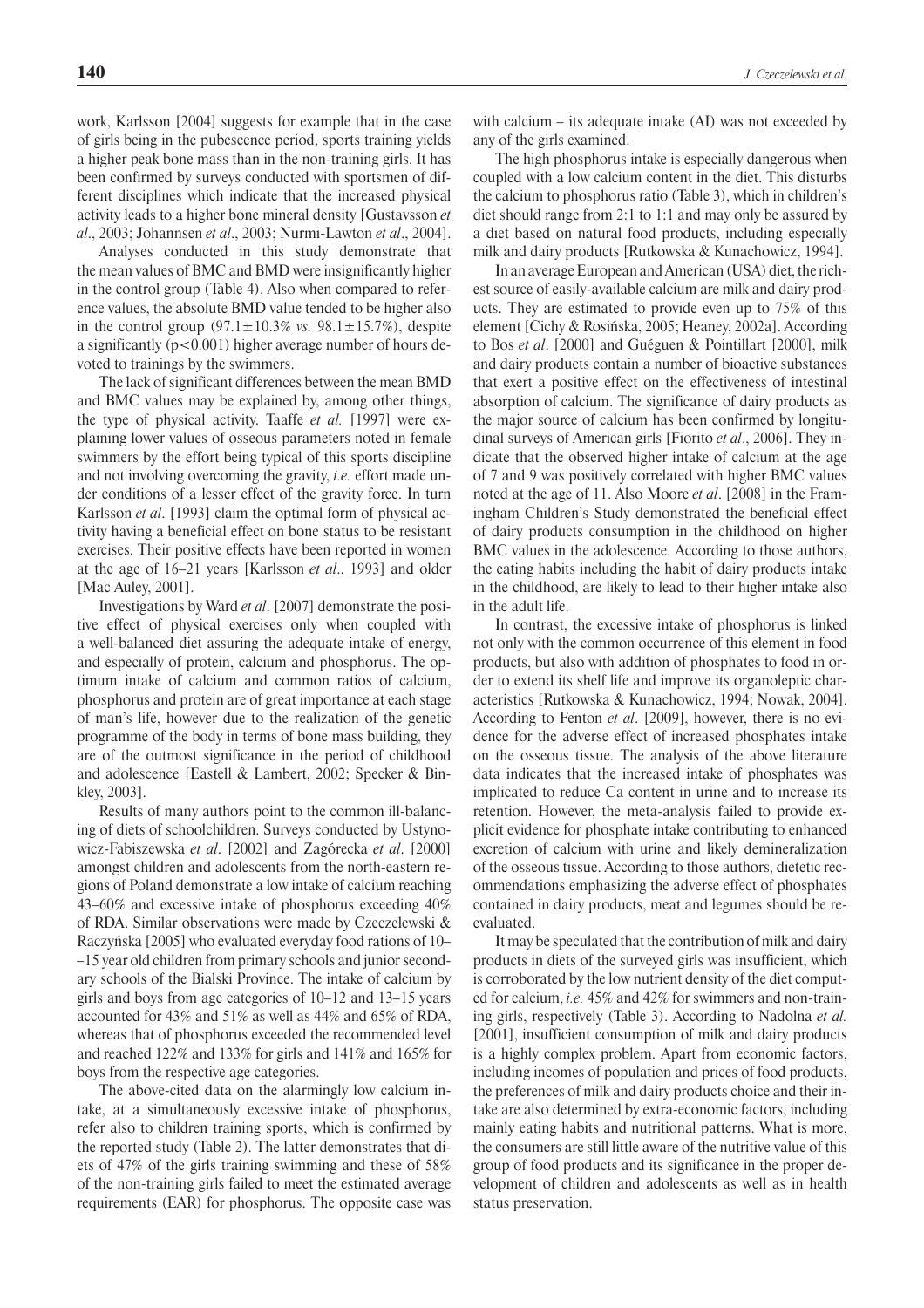The reduced consumption of milk and dairy products has also been demonstrated in the populations of children from Germany [Libuda *et al*., 2008], China [Du *et al*., 2002] and the USA [Kranz *et al*., 2007].

This study demonstrates a high protein intake from diet both in the case of the swimmers and non-training girls. In both these groups, there were no subjects whose food rations would not cover the estimated average requirement (ERA) for this nutrient (Table 2). Lemon [2001] claims that a higher intake of protein is beneficial in persons training sports. In children and adolescents it is additionally linked with the developmental period. According to Barzel [1995], the high protein intake may, however, disrupt calcium metabolism in the body.

Ample studies have documented the effect of the excessive intake of protein with diet on enhanced calcium excretion with urine [Kerstetter *et al*., 2003; Sellmeyer *et al*., 2001]. Nevertheless, Heaney [2000] is of the opinion that though dietary protein increases calcium excretion with urine obligatorily, its adverse effect on the body occurs only in the case of significant deficiency of this element in diet – below 500 mg/day/ person. According to this author, the high intake of protein is strongly correlated with calcium intake, hence protein intake has no significant effect on calcium metabolism in the body [Heaney, 2001, 2002b].

Vatanparast *et al*. [2007] investigated the effect of protein intake on BMC and BMD values in young subjects being in the period of pubescence, with account taken of calcium content in diet. They demonstrated that in the case of insufficient calcium intake, the intake of protein had a positive impact on bone mass of young women.

Heaney [1993] emphasizes the significance of mutual ratios between calcium and protein in a food ration and recommends the calcium to protein ration in diet to account for 16:1 and be considered while evaluating calcium intake. The above ratio of these nutrients assures optimal calcium excretion with urine and the maximum calcium balance in the body. The calcium to protein ratio demonstrated in our study (Table 3) was considerably lesser than the value of 16:1, which – irrespective of age – should be assured by diets of women paying attention to dietary recommendations for protein and calcium.

The alarmingly low intake of calcium with the simultaneously excessive intake of protein and phosphorus as well as improper ratios between calcium and phosphorus and between calcium and protein, observed especially in the case of the non-training girls, might exert a negative effect on osseous tissue mineralization in the period of reaching the peak bone mass.

### **CONCLUSION**

The mean BMC and BMD values did not differentiate the groups compared in the study, however both in the case of female swimmers (19% of the girls) and in the control group (25% of the girls) the study revealed incorrect Z-score values, which points to the need for continued observations in terms of calcium intake (especially amongst the swimmers) and other risk factors of the reduced bone mass.

#### ACKNOWLEDGEMENTS

Authors thank Director Ewa Fedak, M.Sc, and coach Tadeusz Staniszewski, M.Sc., for their invaluable help in completing the study.

The study was carried out under a research project of the Faculty of Physical Education and Sports in Biała Podlaska, at Józef Piłsudski Academy of Physical Education in Warsaw – DS. 109 – financed by the Ministry of Science and Higher Education.

#### **REFERENCES**

- 1. Barzel U.S., The skeleton as an ion exchange system: implications for the role of acid-base imbalance in the genesis of osteoporosis. J. Bone Miner. Res., 1995, 10, 1431–1436.
- 2. Błaszczyk A., Chlebna-Sokół D., Nutritional factors *vs.* mineralization status of skeleton in schoolchildren. Post. Osteoartrologii, 2003, 14 (Suppl. 1), 45–85 (in Polish).
- 3. Bos C., Gaudichon C., Tomé D., Nutritional and physiological criteria in the assessment of milk protein quality for humans. J. Am. Coll. Nutr., 2000, 19, 191S–205S.
- 4. Cichy W., Rosińska A., Nutrition *vs.* osteoporosis in children: an example to medicine integration. Terapia, 2005, 2, 12–15 (in Polish).
- 5. Czeczelewski J., Raczyńska B., Contents of calcium and phosphorus in everyday food rations of children and adolescents from the Bialski District. Roczn. PZH, 2005, 56, 237–243 (in Polish; English abstract).
- 6. Du X.Q., Greenfield H., Flaser D.R., Ge K.Y., Liu Z.H., He W., Milk consumption and bone mineral content in Chinese adolescent girls. Bone, 2002, 30, 521–528.
- 7. Eastell R., Lambert H., Diet and healthy bones. Calcif. Tissue Int., 2002, 70, 400–404.
- 8. Fenton T.R., Lyon A.W., Eliasziw M., Tough S.C., Hanley D.A., Phosphate decreases urine calcium and increases calcium balance: A meta-analysis of the osteoporosis acid-ash diet hypothesis. Nutr. J., 2009, 8, 41–56.
- 9. Fiorito L. M., Mitchell D.C., Smiciklas-Wright H., Birch L.L., Girls' calcium intake is associated with bone mineral content during middle childhood. J. Nutr., 2006, 136, 1281–1286.
- 10. Górecka E., Zych-Litwin C., Gałuszko P., Osteoporosis in children. Med. Sportiva, 2000, 4 (Suppl.1), 91–97 (in Polish; English abstract).
- 11. Guéguen L., Pointillart A., The bioavailability of dietary calcium. J. Am. Coll. Nutr., 2000, 19, 119S–136S.
- 12. Gustavsson, A., Thorsen K., Nordstrom P., A 3-year longitudinal study of the effect of physical activity on the accrual of bone mineral density in healthy adolescent males. Calcif. Tissue Int., 2003, 73, 108–114.
- 13. Heaney R.P., Protein intake and calcium economy. J. Am. Diet. Assoc., 1993, 93, 1261–1262.
- 14. Heaney R.P., Dietary protein and phosphorus do not affect calcium absorption. Am. J. Clin. Nutr., 2000, 72, 758–761.
- 15. Heaney R.P., Protein intake and bone health: the influence of belief systems on the conduct of nutritional science. Am. J. Clin. Nutr., 2001, 73, 5–6.
- 16. Heaney R.P., The importance of calcium intake for livelong skeletal health. Calcif. Tissue Int., 2002a, 70, 70–73.